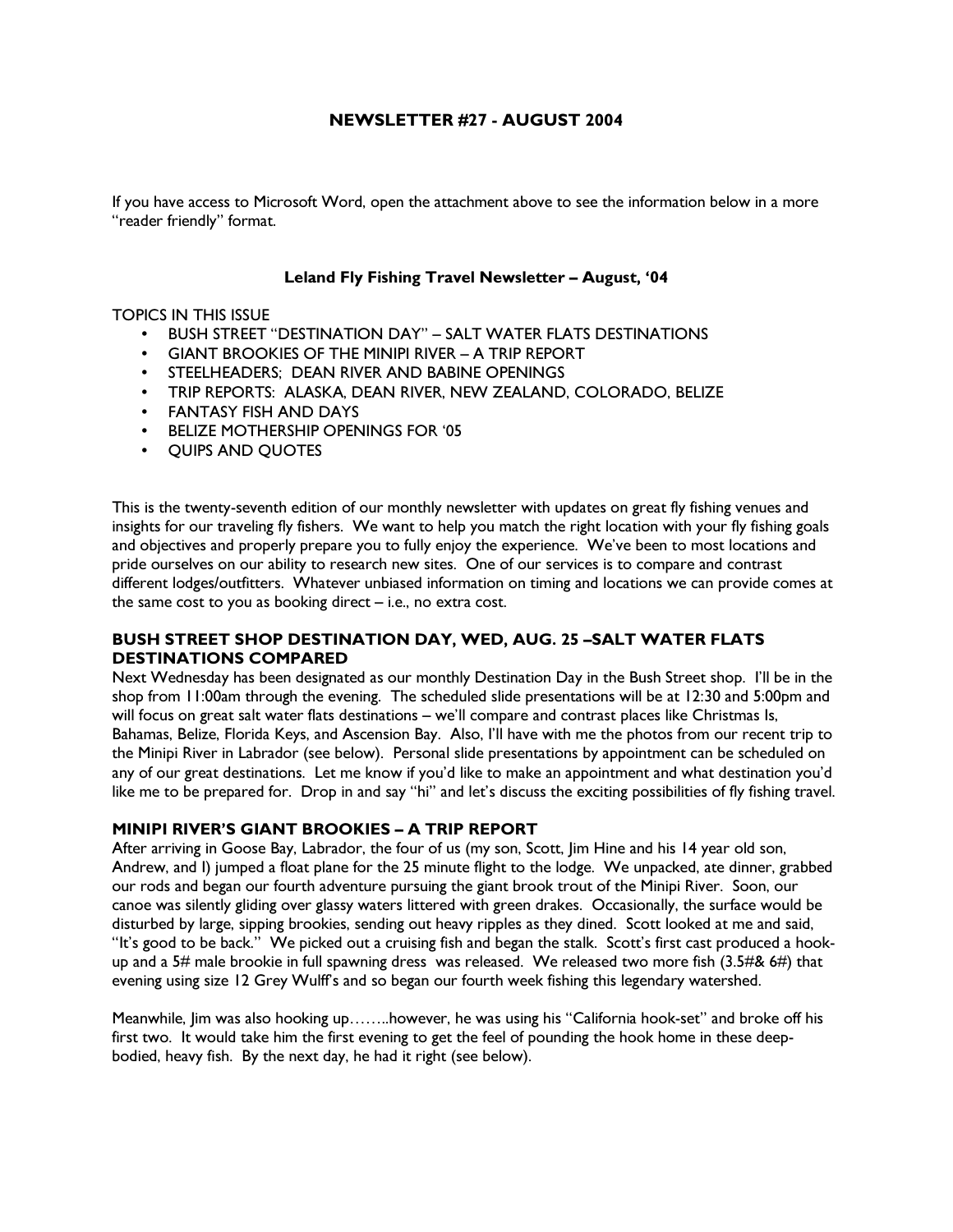This is the same fishery that Lee Wulff discovered in the late 50's and vowed to protect. It's been well managed and today still provides the world's best opportunity to regularly take giant brookies on dry flies. The short rundown:

What the Minipi River experience IS:

- first and foremost, the world's best destination for stalking and sight-casting to giant brook trout of 5 to 8 pounds on the surface.
- A wilderness experience in a beautiful, unspoiled area.
- Provides a feeling of exclusiveness only anglers we've seen during our four trips were the 8 or less anglers staying at the lodge with us.
- Guides who will work an angler's dream day start at 9:00am and fish through dark at 10:30 with a two hour break for dinner (very few operations still provide long guide days on the water).

• Has a pike option that can provide explosive surface takes and meaningful numbers of good fish. What the Minipi River experience ISN'T:

- Luxury rather, seasoned, clean, and well maintained wilderness lodges with good food at Anne Marie and Minonipi. The newest and larger lodge at Minipi Lake provides a few more amenities.
- No weather guarantees like most of the world's great trophy fisheries, weather can be an issue.
- Tough to find space during the best hatch weeks because of the large number of repeat clients, some who've been making annual trips for 10, 20 and 30+ years during the same week each year.
- Bugs mosquitoes and black flies in shore areas.
- Difficult to get to Goose Bay, Labrador. You must overnight in Toronto, Halifax, or Boston to get there from California, but are able to make the return in the same day due to the time zone difference.

Availability: Many weeks are full already for both the '05 and '06 season at Anne Marie and Minonipi Lodges. Openings still remain for the following weeks:

'05 – Anne Marie: 6/24-7/1, 8/5 – 12

- '06 Anne Marie: 6/23 30, 7/21 28, 7/28 8/4, 8/11 18
- '05 Minonipi: 6/24 7/1, 7/15 22, 7/22 29
- '06 Minonipi: 6/23 30, 6/30 7/7, 7/14 21, 7/21 28

'06 Leland week: we have already reserved the entire lodge at Anne Marie for the prime hatch week in 2006 of 7/14 – 21. This will be our fifth trip to chase the giant brookies. Price will be apprx \$4,000 pp based on double occupancy and shared guide.

# STEELHEADERS; DEAN RIVER AND BABINE OPENINGS

The Babine Steelhead Lodge, in it's first year of "going public," still has some prime time fall steelhead spots available in late September and October. In addition to it's great location on the river, it also is situated in a spot that allows easy access to productive runs for fishing after your guide day is complete. Great for the steelheader interested in maximizing their time on the water. \$4,000 per week.

An update - openings at John Blackwell's Dean River Lodge on the lower river for next summer are still in the sorting stage. There may be some openings, but the number and dates are still not final as of now.

# TRIP REPORTS: ALASKA, COLORADO, NEW ZEALAND, THE DEAN RIVER, BELIZE

Jane Crocker, with sons Scott and Garrett, had a customized 10 day Alaskan experience that was split

between one of Alaska's "A" lodges and a float trip with Ouzel Outfitters. Commentary: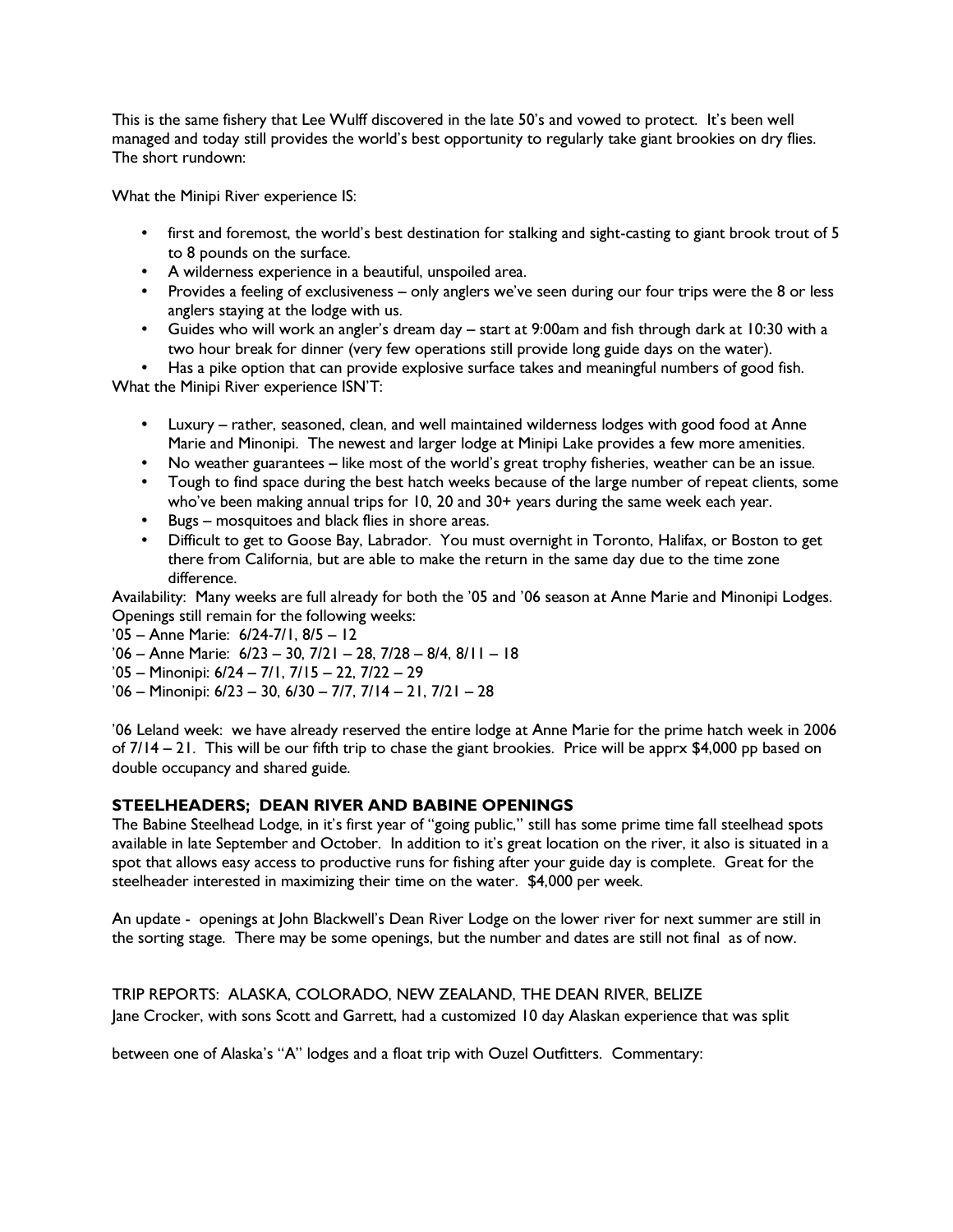"We had an absolutely wonderful trip. . It was a fabulous time. It was well organized, with a well-informed, knowledgeable, friendly staff. Not to be duplicated. Scott's first catch was a 50 pound king salmon. I managed to snag a lesser weight sockeye. Garrett caught some beautiful rainbows and greylings. It was incredible to see the large groups of beautiful salmon spawning. We saw lots of bears….. Thank you for organizing all the logistics."

Lem Crocker, Warren Foss, and sons visited one of the premier fly fishing lodges in the west two weeks ago: "All four of us thoroughly enjoyed our trip to Elk Creek. The boys became much better fishermen as did Warren and I. Lots of rainbows and many with significant size (ie, 20+ in)."

Nancy and Grant visited New Zealand on a "couples itinerary" in March and her comments mirror the reports we get back from our NZ travelers; "We had a wonderful trip to New Zealand. We enjoyed all the accommodations……..all the guides were great. We love the country and would live there if we could! Thank you for making all the arrangements." (Note: "we could live there" is the most common phrase we hear from NZ travelers)

From Carlo Proto on his first Dean River summer steelhead adventure: "The hosts and guides were wonderful. It was the trip of a lifetime for me. I caught the biggest steelhead of my life, somewhere between 17-18 pounds. Great fish. I averaged 2 fish per day hooked and landed 6. John got the biggest at 20 pounds."

Marshall Bissett on his first mothership trip on the Meca with Martin McCord in Belize (note: Marshall sent a very detailed report of his trip that can be forwarded upon request) - "The trip was all I expected and more. The mothership is the way to go! The tarpon fishing was tough because there were no on migratory fish on the flats – did jump, but not land, 6 fish. The bonefishing was better than normal and I caught 2 permit. As a bonus, I caught a 20# jack. What is the lead time for booking a trip for next year?"

### "FANTASY STUFF" FOR THIS ISSUE

While fly fishing is pursued for many reasons, having a "fly fishing fantasy" experience is something we all chase. Once in a while it actually happens and this column is devoted to sharing those special moments/days.

Paul Waters took his largest steelhead topping the magic 20# mark from the Copper River on the Skeena system in BC. The fish was 40 inches and 22 pounds and fresh from the ocean – hot fish.

Bob Rubin joined us for just two nights on our Minipi River trip. On his one full day, Bob took three brookies tipping the scales at 4.5 and 7# on a size 16 caddis imitation and a 6.5# on a drake imitation. Jim Hine also had a great first full day with a 6.5# fish on a stimulator and a 6# on a size 4 Grey Wulff (that's right, size  $4 -$  gotta see it to believe it).

Andrew Hine had the largest pike on our Minipi trip at 8.5#, one-quarter pound larger than his dad's biggest. But the size wasn't THE BIG thing about this fish. It was killed for a meal and when opened up, here's what was found in his stomach:

2 mice

1 six inch long plastic hook remover

1 gold Canadian dollar coin

### BELIZE MOTHERSHIP OPENINGS FOR '05

The rebookings of our '04 clients for their '05 Belize mothership (www.flyfishbelize.com) trips are completed through July. Open dates from Nov 1, '04 through the end of July are:

| Meca $(3$ or 4) | Seaduction (party of 2) |
|-----------------|-------------------------|
| $11/6 - 13$     | $11/6 - 13$             |
| $12/9 - 16$     | $11/16 - 23$            |
| $1/14 - 21$     | $12/9 - 16$             |